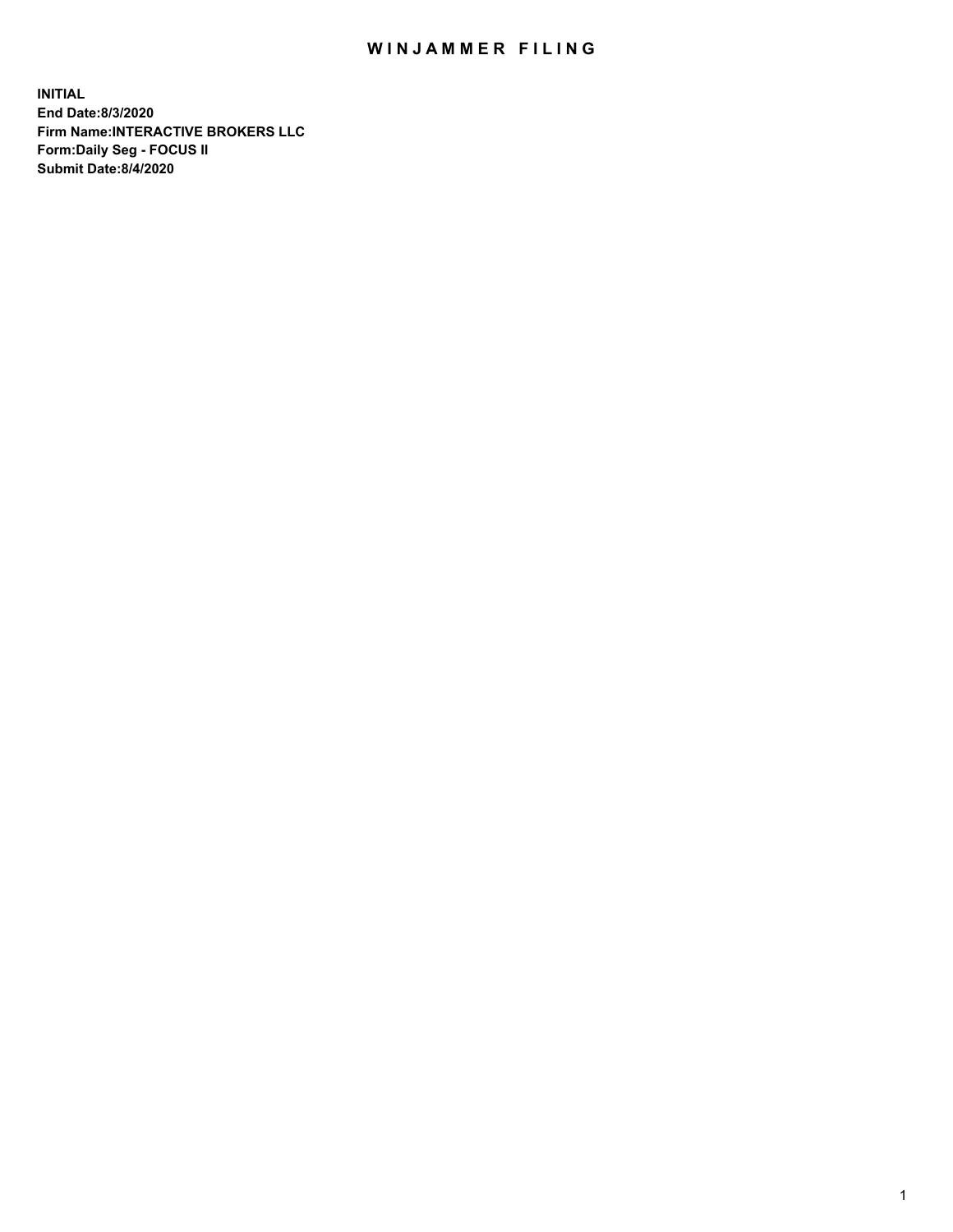**INITIAL End Date:8/3/2020 Firm Name:INTERACTIVE BROKERS LLC Form:Daily Seg - FOCUS II Submit Date:8/4/2020 Daily Segregation - Cover Page**

| Name of Company                                                                                                                                                                                                                                                                                                                | <b>INTERACTIVE BROKERS LLC</b>                                                                  |
|--------------------------------------------------------------------------------------------------------------------------------------------------------------------------------------------------------------------------------------------------------------------------------------------------------------------------------|-------------------------------------------------------------------------------------------------|
| <b>Contact Name</b>                                                                                                                                                                                                                                                                                                            | James Menicucci                                                                                 |
| <b>Contact Phone Number</b>                                                                                                                                                                                                                                                                                                    | 203-618-8085                                                                                    |
| <b>Contact Email Address</b>                                                                                                                                                                                                                                                                                                   | jmenicucci@interactivebrokers.c<br>om                                                           |
| FCM's Customer Segregated Funds Residual Interest Target (choose one):<br>a. Minimum dollar amount: : or<br>b. Minimum percentage of customer segregated funds required:% ; or<br>c. Dollar amount range between: and; or<br>d. Percentage range of customer segregated funds required between:% and%.                         | $\overline{\mathbf{0}}$<br>$\overline{\mathbf{0}}$<br>155,000,000 245,000,000<br>0 <sub>0</sub> |
| FCM's Customer Secured Amount Funds Residual Interest Target (choose one):<br>a. Minimum dollar amount: ; or<br>b. Minimum percentage of customer secured funds required:% ; or<br>c. Dollar amount range between: and; or<br>d. Percentage range of customer secured funds required between:% and%.                           | $\frac{0}{0}$<br>80,000,000 120,000,000<br>00                                                   |
| FCM's Cleared Swaps Customer Collateral Residual Interest Target (choose one):<br>a. Minimum dollar amount: ; or<br>b. Minimum percentage of cleared swaps customer collateral required:% ; or<br>c. Dollar amount range between: and; or<br>d. Percentage range of cleared swaps customer collateral required between:% and%. | $\overline{\mathbf{0}}$<br>$\underline{\mathbf{0}}$<br>0 <sub>0</sub><br>0 <sub>0</sub>         |

Attach supporting documents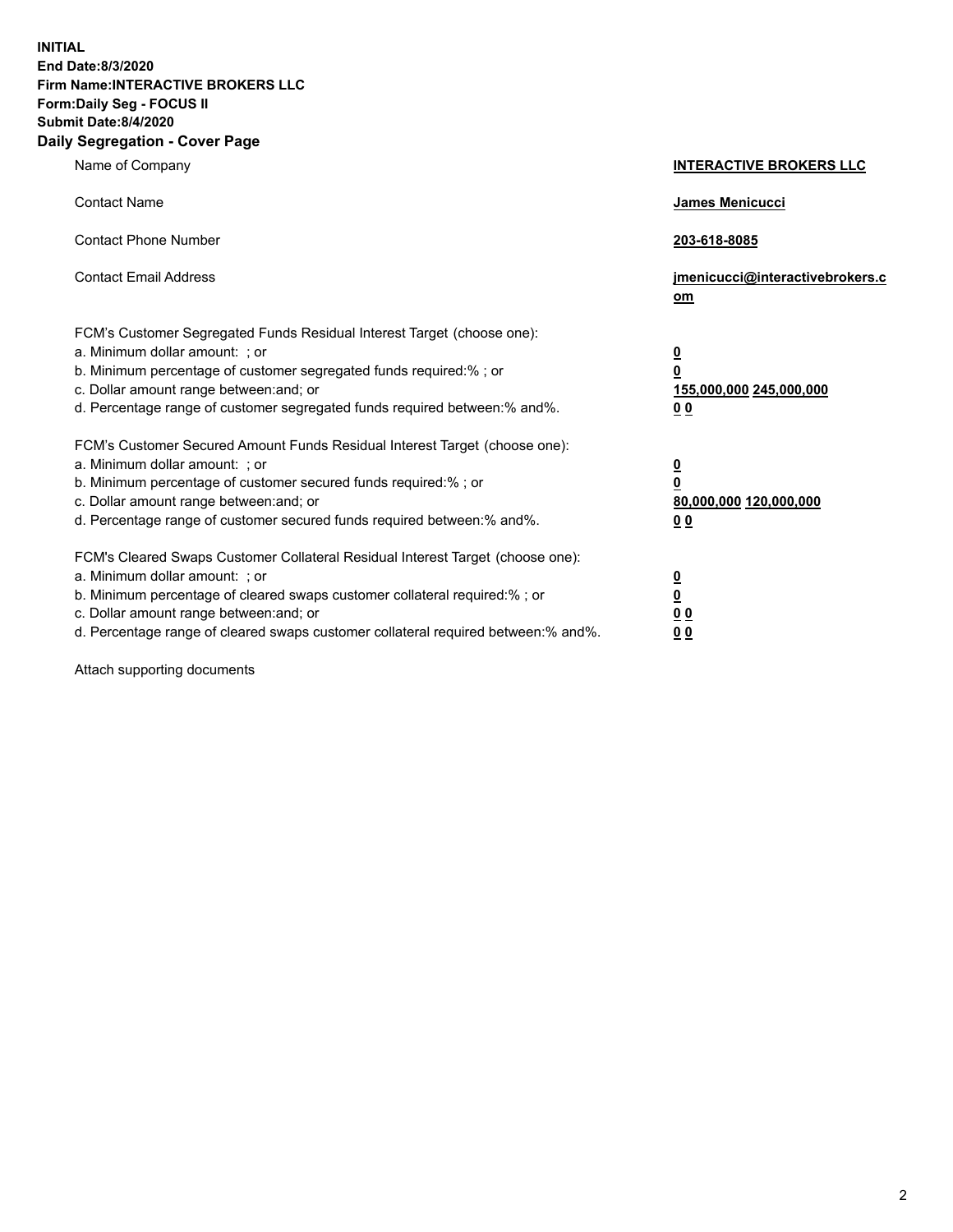## **INITIAL End Date:8/3/2020 Firm Name:INTERACTIVE BROKERS LLC Form:Daily Seg - FOCUS II Submit Date:8/4/2020 Daily Segregation - Secured Amounts**

|     | Daily Segregation - Secured Amounts                                                         |                               |
|-----|---------------------------------------------------------------------------------------------|-------------------------------|
|     | Foreign Futures and Foreign Options Secured Amounts                                         |                               |
|     | Amount required to be set aside pursuant to law, rule or regulation of a foreign            | $0$ [7305]                    |
|     | government or a rule of a self-regulatory organization authorized thereunder                |                               |
| 1.  | Net ledger balance - Foreign Futures and Foreign Option Trading - All Customers             |                               |
|     | A. Cash                                                                                     | 626,614,289 [7315]            |
|     | B. Securities (at market)                                                                   | $0$ [7317]                    |
| 2.  | Net unrealized profit (loss) in open futures contracts traded on a foreign board of trade   | -1,412,463 <sup>[7325]</sup>  |
| 3.  | Exchange traded options                                                                     |                               |
|     | a. Market value of open option contracts purchased on a foreign board of trade              | 3,429,025 [7335]              |
|     | b. Market value of open contracts granted (sold) on a foreign board of trade                | $-1,667,157$ [7337]           |
| 4.  | Net equity (deficit) (add lines 1. 2. and 3.)                                               | 626,963,694 [7345]            |
| 5.  | Account liquidating to a deficit and account with a debit balances - gross amount           | 4,353 [7351]                  |
|     | Less: amount offset by customer owned securities                                            | 0 [7352] 4,353 [7354]         |
| 6.  | Amount required to be set aside as the secured amount - Net Liquidating Equity              | 626,968,047 [7355]            |
|     | Method (add lines 4 and 5)                                                                  |                               |
| 7.  | Greater of amount required to be set aside pursuant to foreign jurisdiction (above) or line | 626,968,047 [7360]            |
|     | 6.                                                                                          |                               |
|     | FUNDS DEPOSITED IN SEPARATE REGULATION 30.7 ACCOUNTS                                        |                               |
| 1.  | Cash in banks                                                                               |                               |
|     | A. Banks located in the United States                                                       | 121,095,285 [7500]            |
|     | B. Other banks qualified under Regulation 30.7                                              | 0 [7520] 121,095,285 [7530]   |
| 2.  | Securities                                                                                  |                               |
|     | A. In safekeeping with banks located in the United States                                   | 479,902,600 [7540]            |
|     | B. In safekeeping with other banks qualified under Regulation 30.7                          | 0 [7560] 479,902,600 [7570]   |
| 3.  | Equities with registered futures commission merchants                                       |                               |
|     | A. Cash                                                                                     | $0$ [7580]                    |
|     | <b>B.</b> Securities                                                                        | $0$ [7590]                    |
|     | C. Unrealized gain (loss) on open futures contracts                                         | $0$ [7600]                    |
|     | D. Value of long option contracts                                                           | $0$ [7610]                    |
|     | E. Value of short option contracts                                                          | 0 [7615] 0 [7620]             |
| 4.  | Amounts held by clearing organizations of foreign boards of trade                           |                               |
|     | A. Cash                                                                                     | $0$ [7640]                    |
|     | <b>B.</b> Securities                                                                        | $0$ [7650]                    |
|     | C. Amount due to (from) clearing organization - daily variation                             | $0$ [7660]                    |
|     | D. Value of long option contracts                                                           | $0$ [7670]                    |
|     | E. Value of short option contracts                                                          | 0 [7675] 0 [7680]             |
| 5.  | Amounts held by members of foreign boards of trade                                          |                               |
|     | A. Cash                                                                                     | 158,908,621 [7700]            |
|     | <b>B.</b> Securities                                                                        | $0$ [7710]                    |
|     | C. Unrealized gain (loss) on open futures contracts                                         | -7,413,497 [7720]             |
|     | D. Value of long option contracts                                                           | 3,429,025 [7730]              |
|     | E. Value of short option contracts                                                          | -1,667,157 [7735] 153,256,992 |
|     |                                                                                             | [7740]                        |
| 6.  | Amounts with other depositories designated by a foreign board of trade                      | $0$ [7760]                    |
| 7.  | Segregated funds on hand                                                                    | $0$ [7765]                    |
| 8.  | Total funds in separate section 30.7 accounts                                               | 754,254,877 [7770]            |
| 9.  | Excess (deficiency) Set Aside for Secured Amount (subtract line 7 Secured Statement         | 127,286,830 [7380]            |
|     | Page 1 from Line 8)                                                                         |                               |
| 10. | Management Target Amount for Excess funds in separate section 30.7 accounts                 | 80,000,000 [7780]             |
| 11. | Excess (deficiency) funds in separate 30.7 accounts over (under) Management Target          | 47,286,830 [7785]             |
|     |                                                                                             |                               |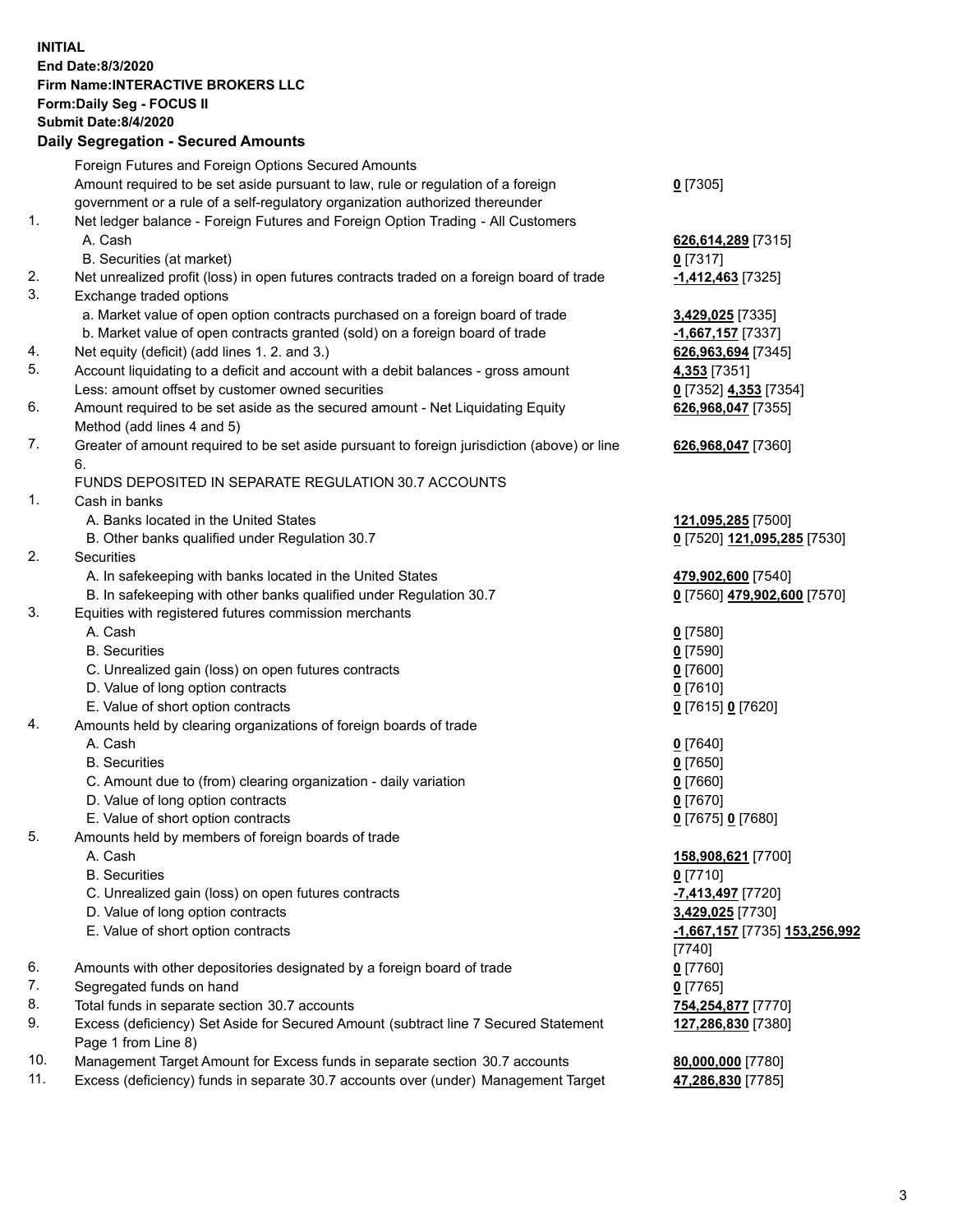**INITIAL End Date:8/3/2020 Firm Name:INTERACTIVE BROKERS LLC Form:Daily Seg - FOCUS II Submit Date:8/4/2020 Daily Segregation - Segregation Statement** SEGREGATION REQUIREMENTS(Section 4d(2) of the CEAct) 1. Net ledger balance A. Cash **5,315,547,012** [7010] B. Securities (at market) **0** [7020] 2. Net unrealized profit (loss) in open futures contracts traded on a contract market **125,055,172** [7030] 3. Exchange traded options A. Add market value of open option contracts purchased on a contract market **305,469,040** [7032] B. Deduct market value of open option contracts granted (sold) on a contract market **-260,747,822** [7033] 4. Net equity (deficit) (add lines 1, 2 and 3) **5,485,323,402** [7040] 5. Accounts liquidating to a deficit and accounts with debit balances - gross amount **6,193,485** [7045] Less: amount offset by customer securities **0** [7047] **6,193,485** [7050] 6. Amount required to be segregated (add lines 4 and 5) **5,491,516,887** [7060] FUNDS IN SEGREGATED ACCOUNTS 7. Deposited in segregated funds bank accounts A. Cash **1,162,549,081** [7070] B. Securities representing investments of customers' funds (at market) **2,511,634,190** [7080] C. Securities held for particular customers or option customers in lieu of cash (at market) **0** [7090] 8. Margins on deposit with derivatives clearing organizations of contract markets A. Cash **8,324,423** [7100] B. Securities representing investments of customers' funds (at market) **1,980,388,862** [7110] C. Securities held for particular customers or option customers in lieu of cash (at market) **0** [7120] 9. Net settlement from (to) derivatives clearing organizations of contract markets **5,012,782** [7130] 10. Exchange traded options A. Value of open long option contracts **305,341,773** [7132] B. Value of open short option contracts **-260,742,728** [7133] 11. Net equities with other FCMs A. Net liquidating equity **0** [7140] B. Securities representing investments of customers' funds (at market) **0** [7160] C. Securities held for particular customers or option customers in lieu of cash (at market) **0** [7170] 12. Segregated funds on hand **0** [7150] 13. Total amount in segregation (add lines 7 through 12) **5,712,508,383** [7180] 14. Excess (deficiency) funds in segregation (subtract line 6 from line 13) **220,991,496** [7190] 15. Management Target Amount for Excess funds in segregation **155,000,000** [7194] **65,991,496** [7198]

16. Excess (deficiency) funds in segregation over (under) Management Target Amount Excess